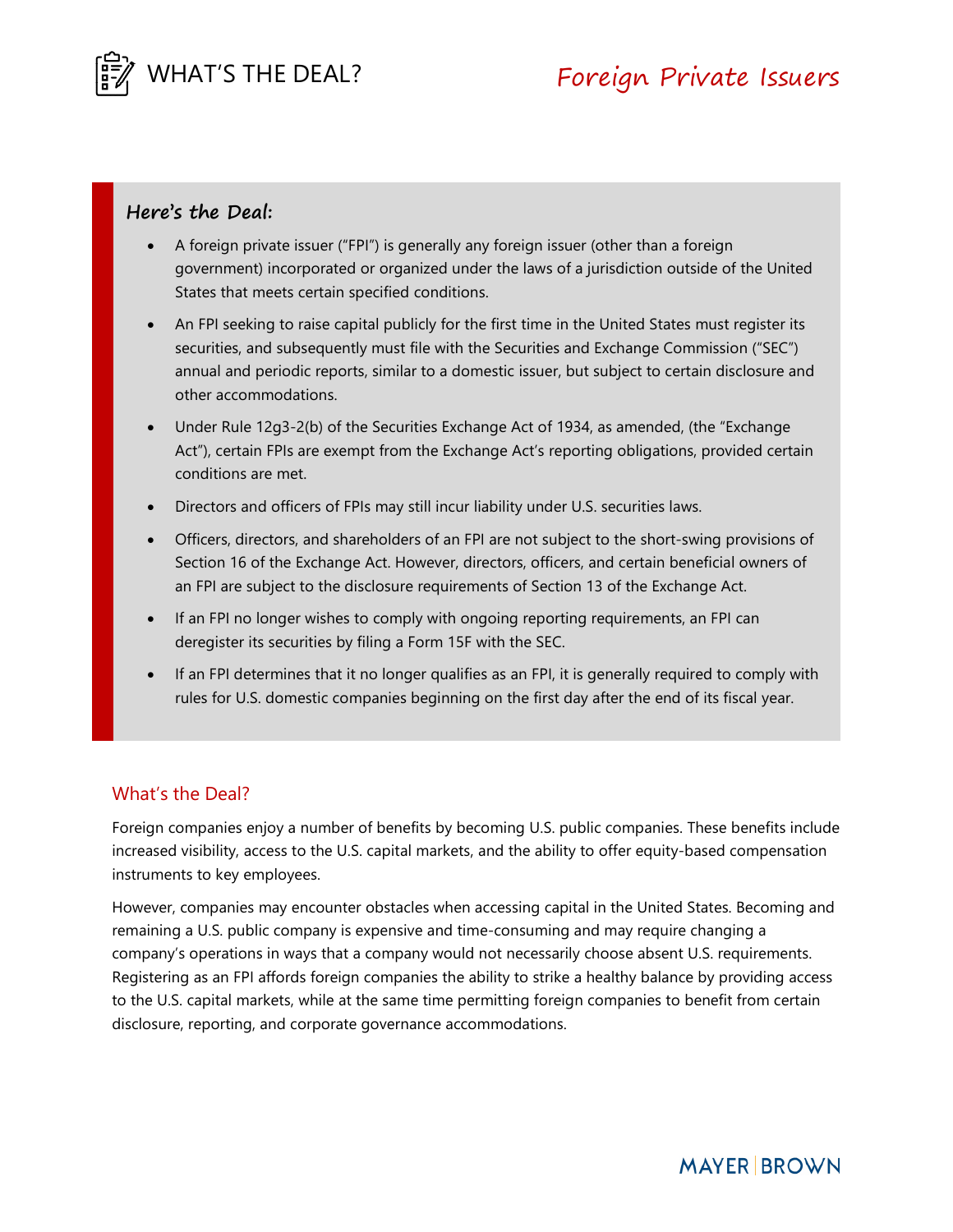## Assessing FPI Status

The federal securities laws define a "foreign issuer" as any issuer that is a foreign government, a foreign national of any foreign country or a corporation, or other organization incorporated or organized under the laws of any foreign country.

An FPI is any foreign issuer (other than a foreign government) incorporated or organized under the laws of a jurisdiction outside of the United States, unless more than 50% of the issuer's outstanding voting securities are held directly or indirectly of record by residents of the United States, and any of the following applies:

- the majority of the issuer's executive officers or directors are U.S. citizens or residents,
- more than 50% of the issuer's assets are located in the United States, or
- the issuer's business is administered principally in the United States.

*Calculating Outstanding Voting Securities*. The percentage of outstanding voting securities held of record by a broker, dealer, bank, or nominee for the accounts of customers residing in the United States is based on the number of separate accounts for which the securities are held in the United States. In addition, any shares reported as beneficially owned by a U.S. resident in a filing made under Section 13(d) of the Exchange Act, or any comparable reporting provision of another country, shall be treated as owned of record by U.S. residents. If an FPI has multiple voting classes and wants to determine the percentage of its voting stock held by U.S. residents, it can either calculate the voting power of those classes on a combined basis or simply calculate the number of voting securities.

A person who has permanent resident status (i.e., a Green Card holder) is presumed to be a U.S. resident. The SEC Staff has explained that even individuals without permanent resident status may be deemed U.S. residents (for purposes of Rule 405 and Rule 3b-4(c)) based on tax residency, nationality, mailing address, physical presence, the location of a significant portion of the person's financial and legal relationships, or immigration status. The SEC Staff has not directed use of any one specific criteria when determining who is a U.S. resident. Rather, the SEC requires that the FPI determine the criteria it will use and apply them consistently.

Assessing whether an FPI's Executive Officer or Directors are U.S. Citizens or Residents. To determine whether a majority of an FPI's executive officers or directors are U.S. residents or citizens under Rule 405 and Rule 3b-4(c), the following factors must be assessed for each officer and director:

- the citizenship status of its executive officers,
- the residency status of its executive officers,
- the citizenship status of its directors, and
- the residency status of its directors.

*Assessing an FPI's Assets*. When determining if more than 50% of an FPI's assets are located in the United States, an FPI can either use the geographic segment information determined in the preparation of its financial statements or apply, on a consistent basis, any other reasonable methodology in assessing the location and amount of its assets.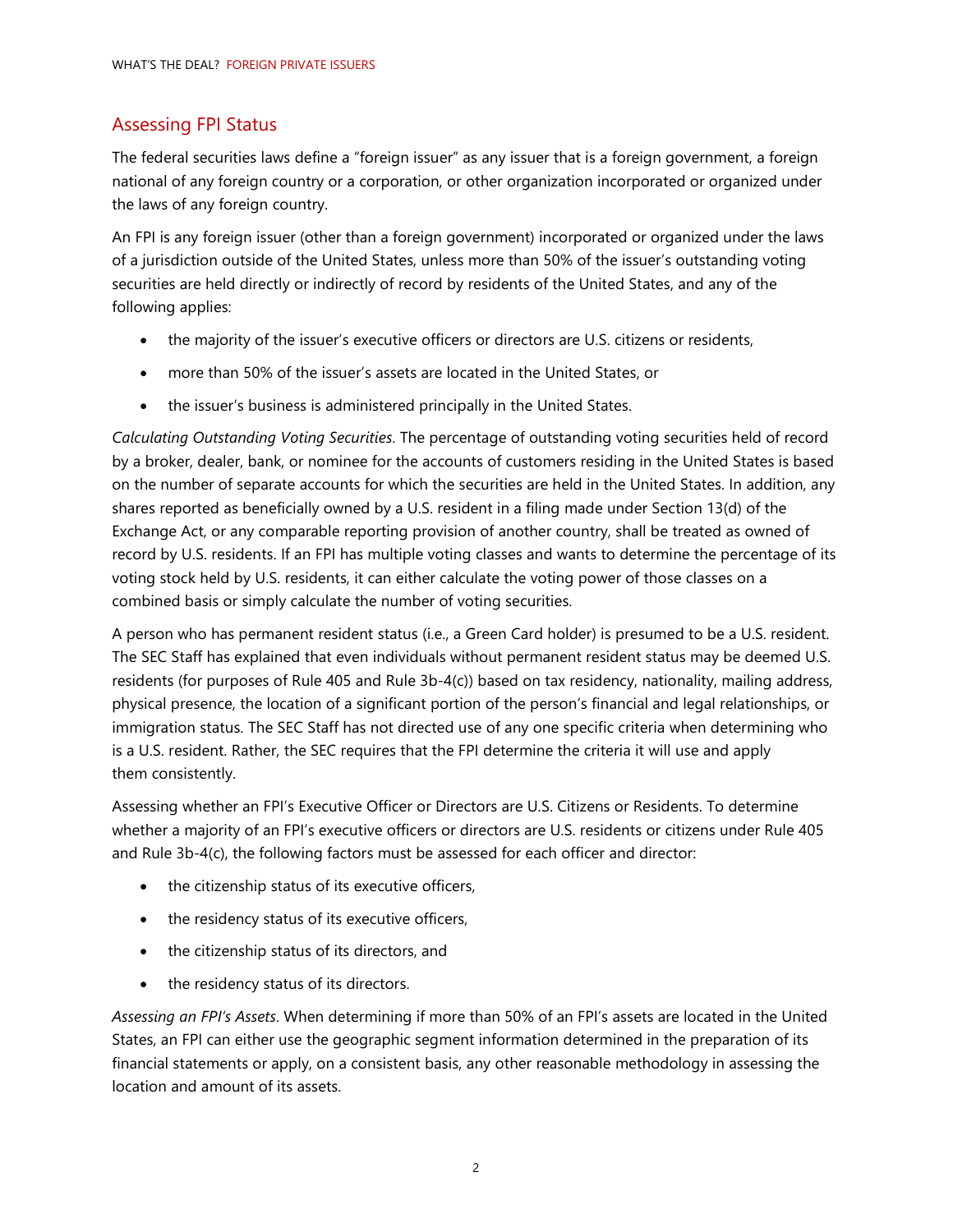*Assessing Whether an FPI's Business is Administered Principally in the United States*. There is no determinative factor to evaluate whether an FPI's business is administered principally in the United States. Rather, an FPI must analyze where its officers, partners, or managers primarily direct, control, and coordinate its activities. An FPI must review its status as an FPI on the last business day of its most recently completed second fiscal quarter. If an FPI no longer satisfies the required criteria for FPI status, it will become subject to U.S. domestic reporting requirements on the first day of its fiscal year immediately succeeding such determination.

## FPI Becoming Subject to U.S. Reporting Requirements

An FPI will be subject to the reporting requirements under U.S. federal securities laws if it:

- registers with the SEC the public offer and sale of its securities under the Securities Act of 1933, as amended (the "Securities Act"),
- lists a class of its securities on a U.S. securities exchange, or
- within 120 days after the last day of its first fiscal year in which the issuer had total assets that exceed \$10 million and a class of equity securities held of record by either: (1) 2,000 or more persons or (2) 500 persons who are not accredited investors in the United States (or, in the case of an FPI that is a bank holding company or a savings and loan holding company, had total assets that exceeded \$10 million and a class of equity securities held of record by either 2,000 or more persons).

## Going Public in the United States

An FPI seeking to raise capital in the United States publicly for the first time must register its shares on Form F-1. A registration statement on Form F-1 is similar to a Form S-1 filed by U.S. domestic issuers and requires extensive disclosure about the FPI's business and operations.

Once an FPI has been subject to the U.S. reporting requirements for at least 12 calendar months, it generally may use Form F-3 to offer securities publicly in the United States. Form F-3 is a short-form registration statement (analogous to Form S-3 for U.S. domestic issuers) and may be used by an FPI if the FPI meets both the form's registrant requirements and the applicable transaction requirements. Form F-3 permits an FPI to disclose minimal information in the prospectus included in the Form F-3 by incorporating by reference the more extensive disclosures already filed with the SEC under the Exchange Act, primarily in the FPI's most recent Annual Report on Form 20-F and its Forms 6-K. The scope of the prospectus will generally depend on marketing needs as determined by the FPI and its investment bankers.

An FPI may offer any type of securities that a U.S. domestic issuer is permitted to offer.

## Reporting Obligations of an FPI Once it Becomes a Reporting Company

As a reporting company, an FPI must comply with the SEC's reporting and disclosure requirements, including the periodic reporting requirements.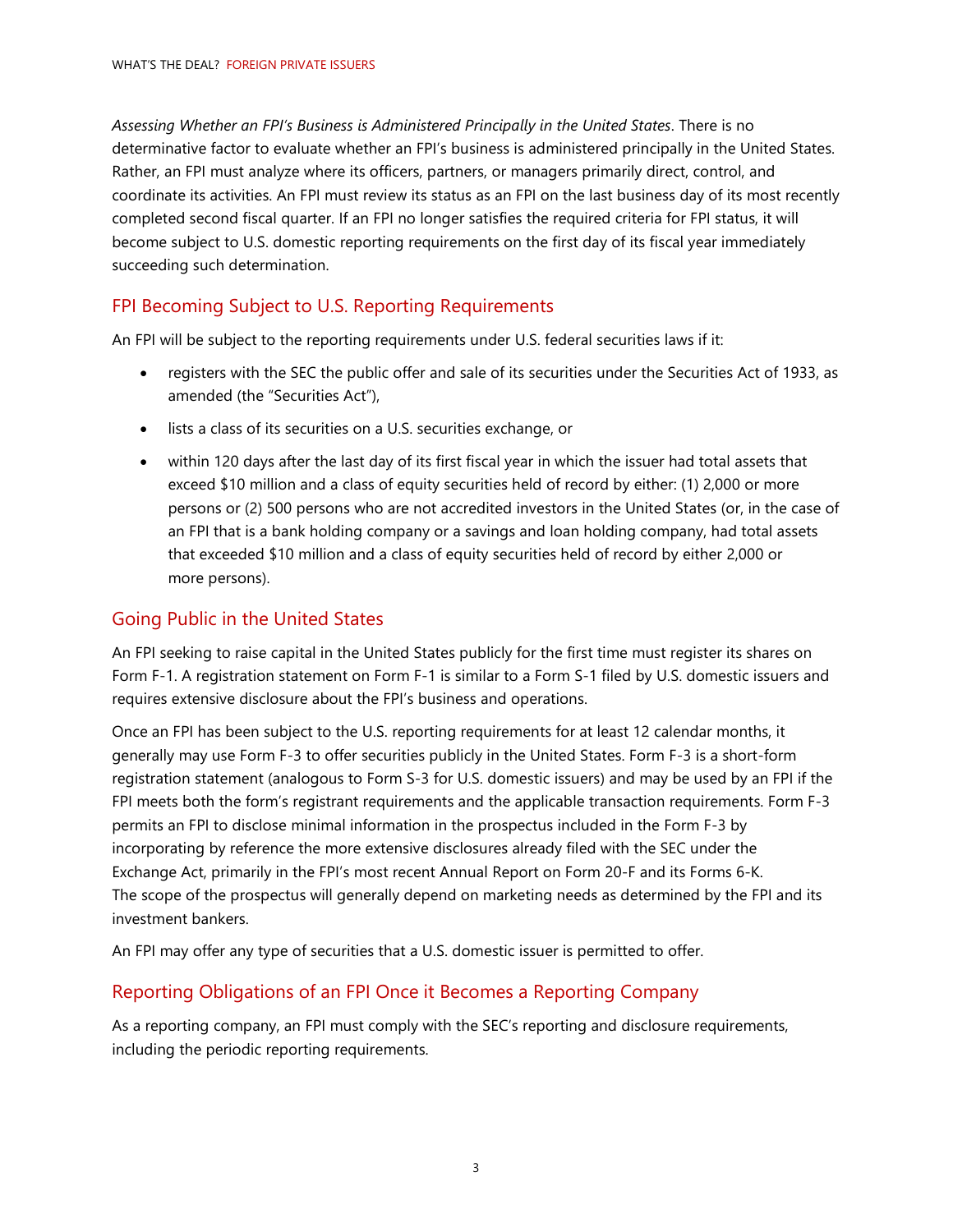### **ANNUAL REPORT ON FORM 20-F**

*General.* Form 20-F is unique to an FPI and can be used as an Annual Report similar to an Annual Report on Form 10-K filed by U.S. domestic issuers. The information required to be disclosed in a Form 20-F includes, but is not limited to:

- operating results,
- liquidity and capital resources,
- trend information.
- consolidated financial statements and other financial information,
- significant business changes,
- risk factors,
- history and development of the registrant,
- business overview, and
- organizational structure.

A Form 20-F is also required to contain a description of the FPI's corporate governance practices and a statement regarding those corporate governance practices that conform to its home-country requirements and not those of the U.S. securities exchange on which its securities are listed. An FPI must also disclose information relating to changes in, and disagreements with, the FPI's certifying accountant. An FPI may also be required to disclose specialized information. For example, an FPI must provide specified information if it, or any of its subsidiaries, are engaged in oil and gas operations that are material to its business operations or financial position.

Following the enactment of the Dodd-Frank Wall Street Reform and Consumer Protection Act (the "Dodd-Frank Act"), an FPI that operates a mine in the United States is required to disclose certain specified information in its Form 20-F about mine health and safety, including any violations or orders issued under the U.S. Federal Mine Safety and Health Act of 1977. An FPI that operates mines outside of the United States is not subject to the disclosure requirements with respect to such mines. However, to the extent mine safety issues relating to non-U.S. mines are material, disclosure may otherwise be required under the SEC Rules.

The Dodd-Frank Act also requires disclosure by domestic issuers and FPIs regarding "conflict materials" originating from the Democratic Republic of Congo or an adjoining country, and disclosures regarding payment made to U.S. or non-U.S. governments in connection with commercial development of oil, natural gas, or minerals. Companies are required to provide conflict minerals disclosure on Form SD. All affected companies are required to file the form for each calendar year, regardless of their fiscal year end, no later than May 31 of the following year.

A Form 20-F may also be filed as a registration statement when an FPI is not engaged in a public offering of its securities but is still required to be or chooses to be registered under the Exchange Act (for example, when it reaches the holder of record threshold under Section 12(g) of the Exchange Act, and there is no other exemption available). In addition, an FPI may undertake a direct listing and list a class of its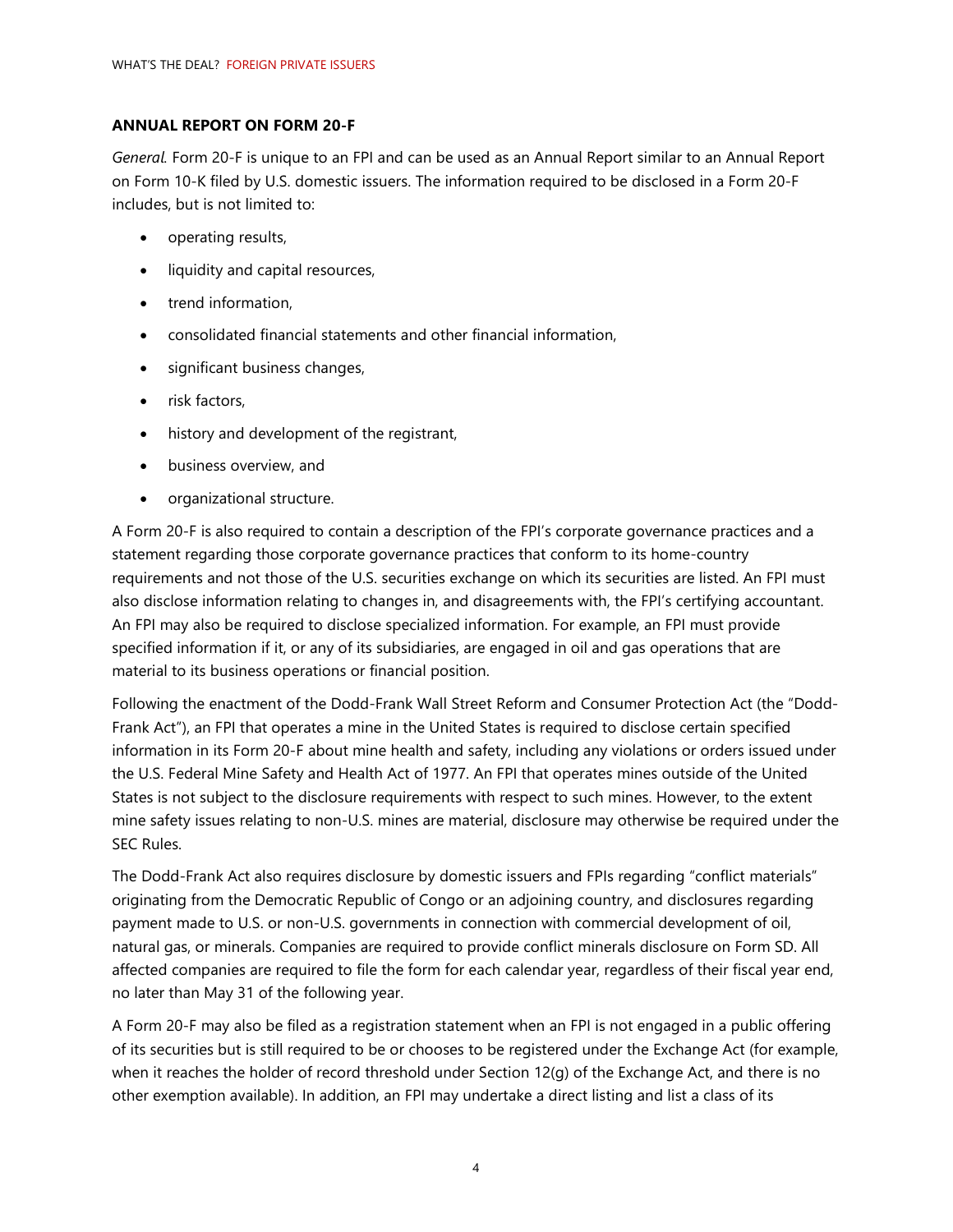securities on a U.S. securities exchange without raising capital by filing a Form 20-F and becoming subject to the Exchange Act. Given the SEC policy permitting issuers, including FPIs, to submit a Form 20-F for confidential review, it is now easier to undertake a direct listing.

An FPI has four months to file a Form 20-F as an annual report. However, if the Form 20-F is to be used as a registration statement in connection with a listing of an FPI's securities, or if the financial statements in the Form 20-F are to be incorporated by reference in a Form F-3 for an offering, the last year of audited financial statements may not be older than 15 months at the time of the offering or listing (defined as the time when the registration statement is declared effective). The impact of this requirement is to push an FPI to file its Form 20-F within three months of the end of its fiscal year rather than four months, particularly if the FPI is engaged in frequent or continuous offerings of its securities since it would be precluded from using its shelf registration statement for 30 days. Further, for issuers with affiliated brokerdealers, market-making resales of the issuer's securities by those dealers would no longer be registered. In the view of the SEC, the Section 4(a)(3) exemption is not available for market-making resales of an issuer's securities by an affiliated broker-dealer.

In addition, an FPI may incorporate by reference information previously filed with the SEC into any item of its Form 20-F annual report, subject to certain limitations set forth under the Exchange Act Rule 12b-23. An FPI that elects to incorporate such information by reference must, however, identify with specificity the information that is being incorporated by reference.

*Financial Reporting Requirements.* An FPI is required to make significant disclosures regarding its financial condition under Items 8 and 18 of its Annual Reports on Form 20-F. Item 8 of Form 20-F sets forth the financial information that must be included, as well as the periods covered and the age of the financial statements. In addition, Item 8 obligates an FPI to disclose any legal or arbitration proceedings involving a third party that may have, or may have recently had, a significant impact on the FPI's financial position or profitability, as well as any significant changes since the date of the annual financial statements (or since the date of the most recent interim financial statements).

An FPI that prepares its financial statements in accordance with the English language version of International Financial Reporting Standards ("IFRS") as issued by the International Accounting Standards Board ("IASB") in its filings with the SEC does not have to reconcile those financial statements with U.S. generally accepted accounting principles ("GAAP"). This exemption from reconciliation to U.S. GAAP applies only to IFRS as issued by IASB and not to any other accounting practices. If reconciliation is required, under Item 17, an FPI must either: (1) provide a statement of cash flows that is prepared in accordance with U.S. GAAP or IAS No. 7, or (2) furnish, in a note to the financial statements, a quantified description of the material differences between cash or fund flows reported in the primary financial statements and cash flows that would be reported in a statement of cash flows prepared in accordance with U.S. GAAP.

The above U.S. GAAP reconciliations may not be necessary where the financial statement information is for either:

- a business an FPI has acquired or plans to acquire,
- a less-than-majority-owned investee, or
- a joint venture.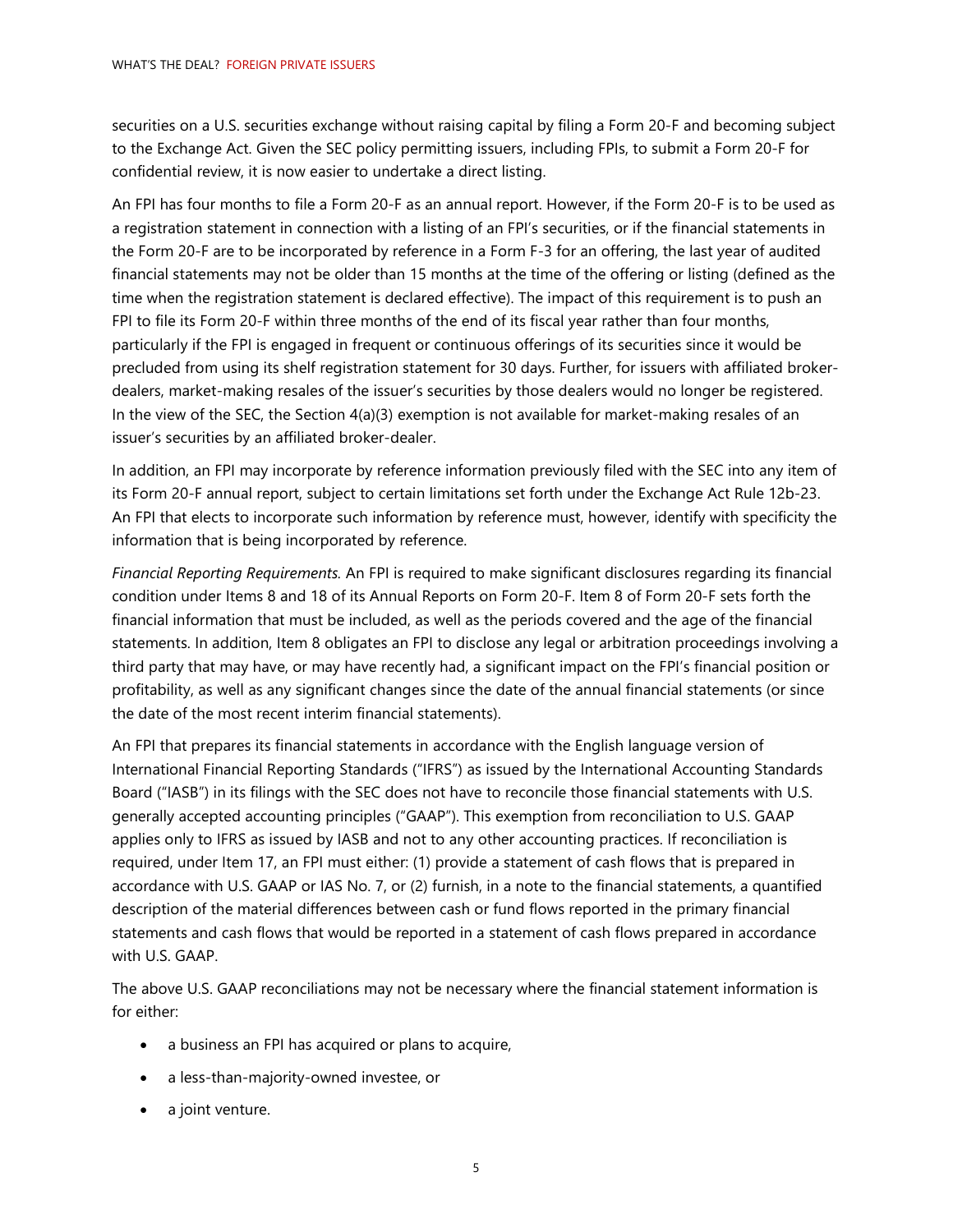If the target's or less-than-majority-owned investee's financial information is not prepared in accordance with U.S. GAAP, then such target or investee must account for less than 30% of an FPI's assets or income in order to avoid U.S. GAAP reconciliation. If, however, the target's or less-than-majority-owned investee's financial information is prepared in accordance with IFRS as issued by IASB (even if the issuer's financial statements are not prepared in accordance with U.S. GAAP or IFRS as issued by IASB), the FPI is not obligated to reconcile such financial statements with U.S. GAAP, regardless of the significance of the entity to the FPI's operations.

In the case of a joint venture, if an FPI prepares financial statements on a basis of accounting that allows proportionate consolidation for investments in joint ventures that would be accounted for under the equity method pursuant to U.S. GAAP, it may omit differences in classification or display that result from using proportionate consolidation in the reconciliation to U.S. GAAP. In order to avail itself of such omissions, the joint venture must be an operating entity, the significant financial operating policies of which are, by contractual arrangement, jointly controlled by all parties having an equity interest in the entity. Financial statements that are presented using proportionate consolidation must provide summarized balance sheet and income statement information and summarized cash flow information resulting from operating, financing, and investing activities relating to its pro rata interest in the joint venture.

Item 18 of Form 20-F requires that an issuer provide all information required by U.S. GAAP and Regulation S-X, as well as the reconciling information for line items specified in Item 17(c) of Form 20-F. However, Item 18(b) of Form 20-F grants a limited exemption to the reconciliation requirement:

- for any period in which net income has not been presented on a basis as reconciled to U.S. GAAP,
- for the financial statements provided pursuant to Rule 3-05 of Regulation S-X in connection with a business acquired or to be acquired, or
- for the financial statements of a less-than-majority-owned investee.

In March 2017, the SEC made available an XBRL taxonomy for IFRS financial statements. As a result of the availability of the taxonomy, FPIs that prepare their financial statements under IFRS as issued by the IASB must file their financial statements in XBRL for fiscal years ending on or after December 15, 2017.

*Subsidiaries.* Where an FPI guarantees securities of its non-FPI subsidiary, the parent FPI (as guarantor) and non-FPI subsidiary (as issuer) may use an F-Series registration statement to register the offering of the securities under the Securities Act and use Form 20-F with respect to any reporting obligations, as long as certain requirements are satisfied.

Where the parent-guarantor and subsidiary-issuer are eligible to present condensed consolidated financial information in the parent-guarantor's filings, and the parent qualifies as an FPI, the parentguarantor and its subsidiaries may use:

- an F-Series registration statement to register an offering of guarantees and guaranteed securities that are issued by a subsidiary (either domestic or foreign) that does not itself qualify as an FPI, and
- a Form 20-F with respect to any reporting obligations associated with the F-Series registration statement.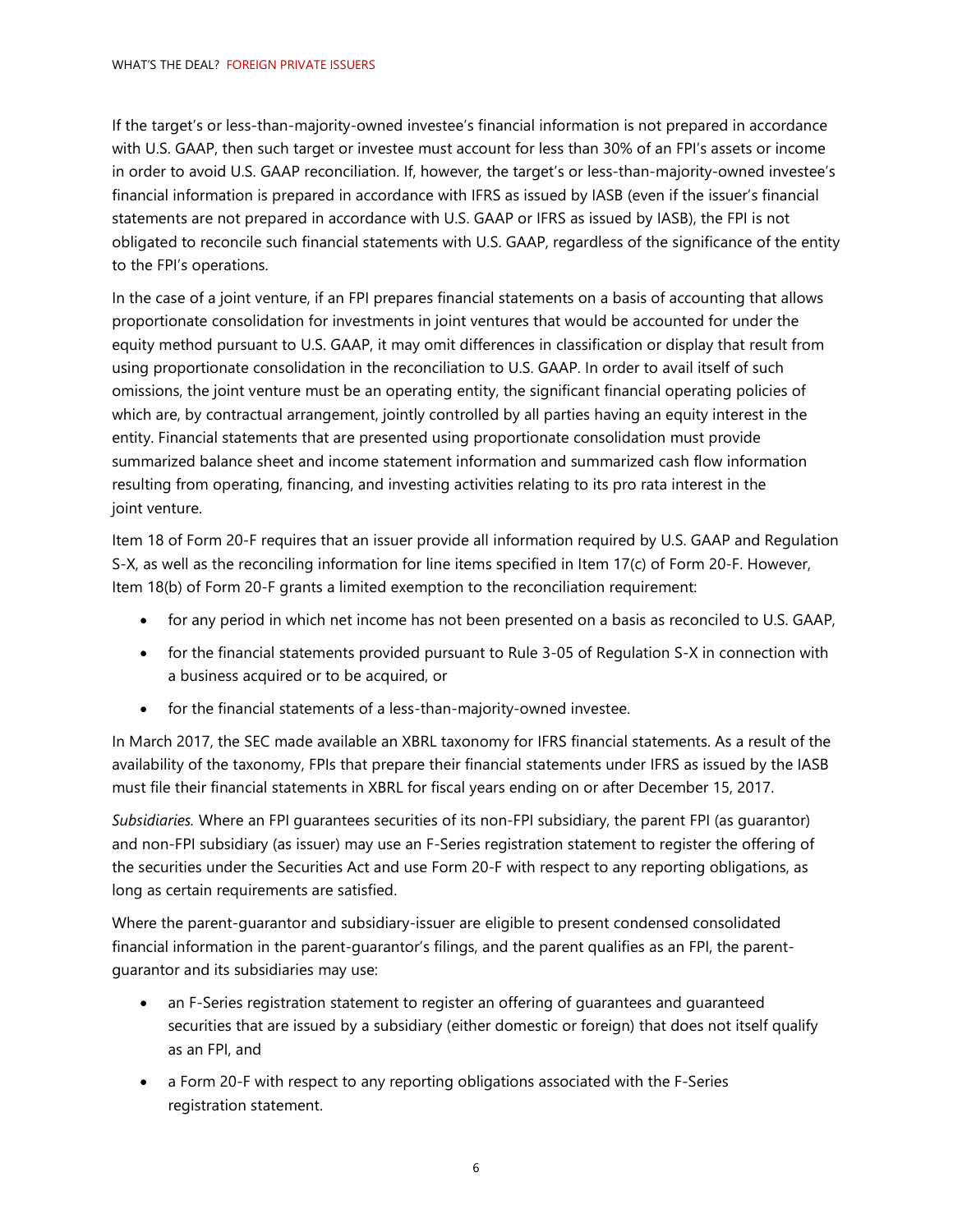An FPI's wholly owned subsidiary may omit certain information under General Instruction I(2) (to Form 10-K) from its Form 20-F annual report, as long as the registrant includes a prominent statement on the Form 20-F's cover page:

- that it satisfies the conditions set forth under General Instruction I(1)(a) and (b) to Form 10, and
- is therefore filing the Form 20-F with a reduced disclosure format.

### **REPORTS ON FORM 6-K**

In addition to an Annual Report, an FPI must furnish Forms 6-K to the SEC from time to time. Generally, a Form 6-K contains information that is material to an investment decision in the securities of an FPI and may include press releases, shareholder reports, and other materials that an FPI publishes in its home country in accordance with home-market law or custom, as well as any other information that the FPI may want to make publicly available.

Reports on Form 6-K generally take the place of Quarterly Reports on Form 10-Q (which include financial reports) and Current Reports on Form 8-K (which include disclosure relating to the occurrence of material events) that U.S. domestic issuers are required to file. Unlike Form 10-Q or Form 8-K, there are no specific disclosures required by Form 6-K.

Information provided in an FPI's Form 6-K is deemed "furnished" for purposes of the U.S. federal securities laws and is therefore not automatically incorporated by reference into an FPI's registration statement on Form F-3. If an FPI wants to incorporate a Form 6-K into its registration statement on Form F-3, it must specifically provide for its incorporation by reference in the registration statement and in any subsequently submitted Forms 6-K.

### **CERTIFICATION REQUIREMENTS**

The principal executive officer(s) and the principal financial officer(s) (or persons performing similar functions) of an FPI are obligated to make certain certifications in a company's periodic reports. These certifications must be included in an FPI's Form 20-F. Other reports filed or furnished by an FPI, such as reports on Form 6-K, are not subject to the certification requirements because they are not considered "periodic" (unlike, for example, a Form 10-Q) and not made in connection with any securities offerings. Form 20-F requires the following certifications (although certain of the certifications with respect to internal control over financial reporting are not made until the issuer has been a reporting company for at least a year):

- the signing officer has reviewed the report of the issuer,
- based on the officer's knowledge, the report does not contain any untrue statement of a material fact or omit to state a material fact necessary to make the statements made, in light of the circumstances under which such statements were made, not misleading with respect to the period covered by the report,
- based on the officer's knowledge, the financial statements, and other financial information included in the report, fairly present in all material respects the financial condition, results of operations, and cash flows of the issuer as of and for the periods presented in the report,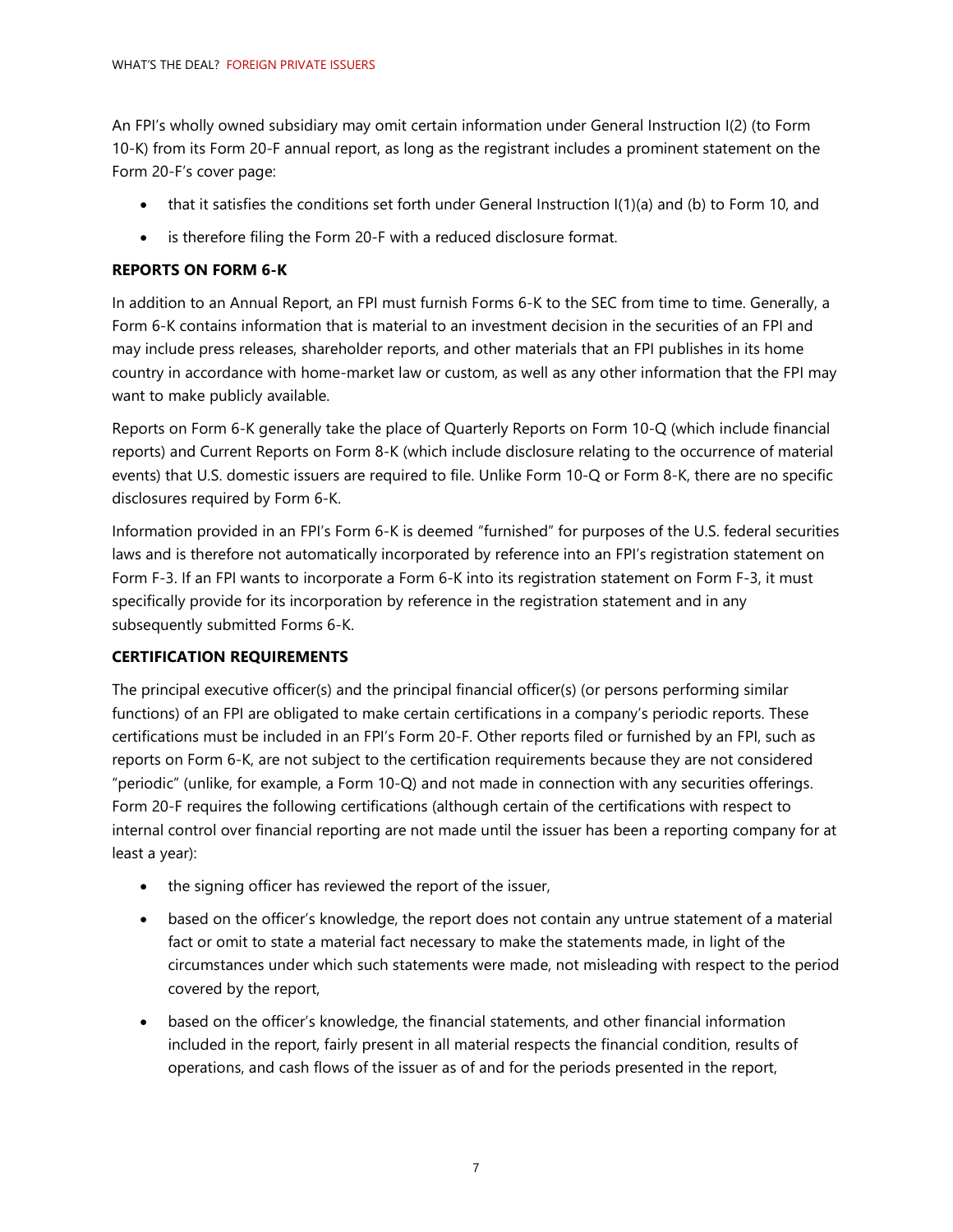- the issuer's other certifying officer(s) and the signing officer are responsible for establishing and maintaining disclosure controls and procedures (as defined in Exchange Act Rules 13a-15(e) and 15d-15(e)) and internal control over financial reporting (as defined in Exchange Act Rules 13a-15(f) and 15d-15(f)) for the issuer and have:
	- o designed such disclosure controls and procedures, or caused such disclosure controls and procedures to be designed under their supervision, to ensure that material information relating to the issuer, including its consolidated subsidiaries, is made known to such officers by others within those entities, particularly during the period in which the report is being prepared,
	- o designed such internal control over financial reporting, or caused such internal control over financial reporting to be designed under their supervision, to provide reasonable assurance regarding the reliability of financial reporting and the preparation of financial statements for external purposes in accordance with generally accepted accounting principles,
	- o evaluated the effectiveness of the issuer's disclosure controls and procedures and presented in the report their conclusions about the effectiveness of the disclosure controls and procedures, as of the end of the period covered by the report based on such evaluation, and
	- o disclosed in the report any change in the issuer's internal control over financial reporting that occurred during the registrant's most recent fiscal quarter (the registrant's fourth fiscal quarter in the case of an annual report) that has materially affected, or is reasonably likely to materially affect, the issuer's internal control over financial reporting.
- the registrant's certifying officer(s) and the signing officer have disclosed, based on their most recent evaluation of internal control over financial reporting, to the issuer's auditors and the audit committee of the issuer's board of directors (or persons performing the equivalent functions):
	- o all significant deficiencies and material weaknesses in the design or operation of internal control over financial reporting that are reasonably likely to adversely affect the issuer's ability to record, process, summarize, and report financial information, and
	- o any fraud, whether or not material, that involves management or other employees who have a significant role in the issuer's internal control over financial reporting.

An FPI's obligation to comply with the internal control certification requirements does not begin until it is either required to file an annual report pursuant to Section 13(a) or 15(d) of the Exchange Act for the prior fiscal year or had filed an annual report with the SEC for the prior fiscal year.

An FPI that is not required to comply with Items 15(b) and (c) must include a statement in the first annual report that it files in substantially the following form:

"*This annual report does not include a report of management's assessment regarding internal control over financial reporting or an attestation report of the company's registered public accounting firm due to a transition period established by rules of the Securities and Exchange Commission for newly public companies.*"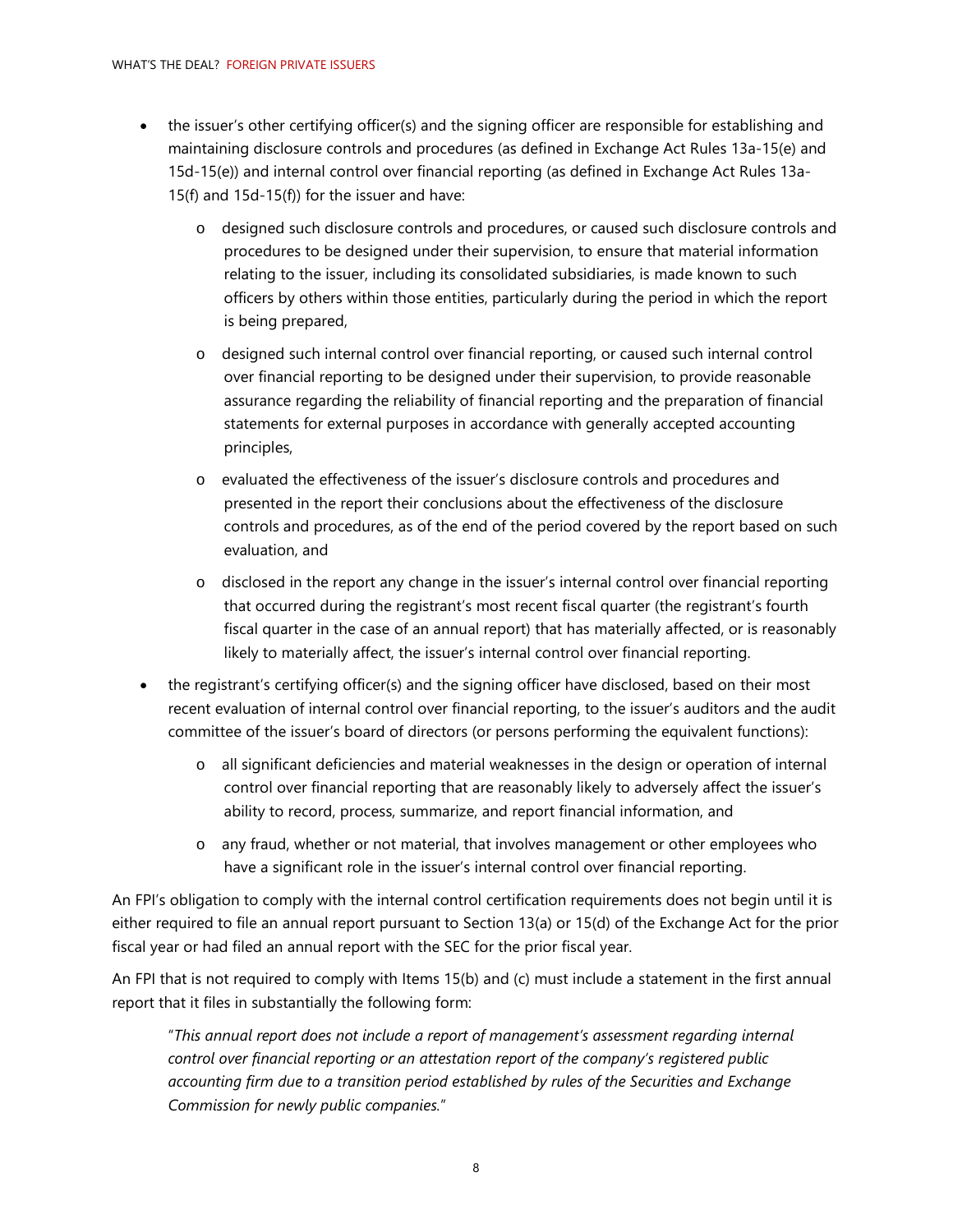The Exchange Act requires that each periodic report filed under the Exchange Act, including Form 20-F, must include the internal control certifications and must be signed by the issuer's chief executive officer and chief financial officer. Item 15 of Form 20-F contains the internal control certification requirements applicable to an FPI. Under Item 15(b), an FPI must disclose:

- a statement of management's responsibility for establishing and maintaining adequate internal control over financial reporting for the FPI,
- a statement identifying the framework used by management to evaluate the effectiveness of the FPI's internal control over financial reporting,
- management's assessment of the effectiveness of the FPI's internal control over financial reporting as of the end of its most recent fiscal year, including a statement on whether the internal control over financial reporting is effective, and
- a statement that the registered public accounting firm that audited the financial statements included in the annual report has issued an attestation report on management's assessment of the FPI's internal control over financial reporting.

Further, under Item 15(c) of Form 20-F, every registered public accounting firm that prepares or issues an audit report on an FPI's annual financial statement must attest to, and report on, the assessment made by management. Such attestation must be made in accordance with standards for attestation engagements issued or adopted by the Public Company Accounting Oversight Board, and cannot be the subject of a separate engagement of the registered public accounting firm. However, the universal practice is for the auditors to audit management's internal control over financial reporting, and not actually attest to management's assessment.

## Special Accommodations for Reporting FPIs

FPIs benefit from special accommodations that are intended to reduce their reporting burdens.

### **ANNUAL AND QUARTERLY REPORTS**

As discussed above, an FPI must file an Annual Report on Form 20-F within four months after its fiscal year ends. By contrast, a domestic issuer must file an Annual Report on Form 10-K between 60 and 90 days following the end of its fiscal year, depending on its capitalization and other factors. Similarly, an FPI is not required to file public quarterly reports, subject to certain exceptions. Companies with a class of listed securities must file semi-annual unaudited financial information under cover of a Form 6-K within six months following the end of the second fiscal quarter. By contrast, U.S. domestic issuers are required to file unaudited financial information quarterly using Form 10–Q.

### **PROXY SOLICITATIONS**

An FPI is not required under U.S. federal securities laws or the rules of the U.S. securities exchanges to file proxy solicitation materials on Schedule 14A or 14C in connection with annual or special meetings of its shareholders.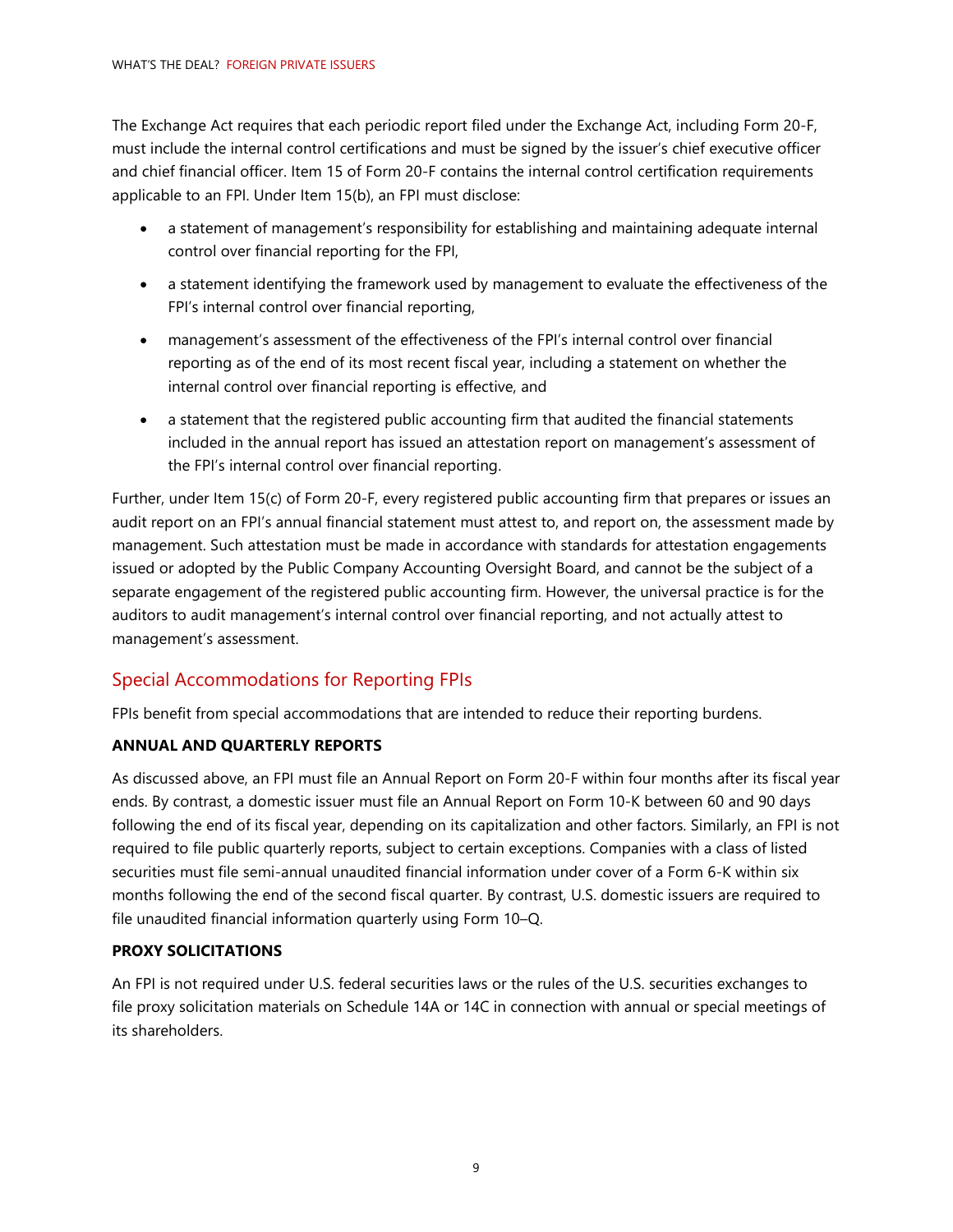### **AUDIT COMMITTEE**

As discussed below, there are numerous accommodations to the nature and composition of an FPI's audit committee or permitted alternative.

#### **INTERNAL CONTROL OVER FINANCIAL REPORTING**

Both an FPI and a U.S. domestic issuer must annually assess their internal control over financial reporting and in many instances provide an independent auditor's audit of the effectiveness of such internal control. U.S. domestic issuers are also obligated to assess changes in their internal control over financial reporting on a quarterly basis.

### **EXECUTIVE COMPENSATION**

FPIs are generally exempt from the detailed disclosure requirements regarding executive compensation required by the SEC. However, an FPI is required to make certain disclosures regarding executive compensation on an individual basis, unless its home-country laws do not require such disclosures and provided the information is not otherwise publicly disclosed by the FPI. In addition, an FPI must file as exhibits to its public filings individual management contracts and compensatory plans if required by its home-country regulations or if it previously disclosed such documents.

#### **DIRECTORS/OFFICERS EQUITY HOLDINGS**

Directors and officers of an FPI do not have to report their equity holdings and transactions under Section 16 of the Exchange Act, subject to certain exceptions. However, shareholders, including directors and officers, may have filing obligations under Section 13(d) of the Exchange Act.

### **IFRS-NO U.S. GAAP RECONCILIATION**

An FPI may prepare its financial statements in accordance with IFRS as issued by the IASB without reconciliation to U.S. GAAP.

### **CONFIDENTIAL SUBMISSIONS FOR CERTAIN FOREIGN ISSUERS**

Certain foreign issuers that are registering for the first time with the SEC may submit their registration statements on a confidential basis to the SEC Staff.

### **EXCHANGE ACT SECTION 16**

Insiders of an FPI are not subject to the short-swing profit limits set forth in Section 16(b), nor are they required to comply with the Section 16(a) reporting requirements.

#### **EASY TERMINATION OF REGISTRATION/DEREGISTRATION**

An FPI, regardless of the number of its U.S. shareholders, may terminate its registration of equity securities under the Exchange Act and cease filing reports with the SEC, subject to certain conditions. This rule allows a U.S.-listed FPI to exit the U.S. capital markets with relative ease and terminate its reporting duties under Section 15(d) of the Exchange Act.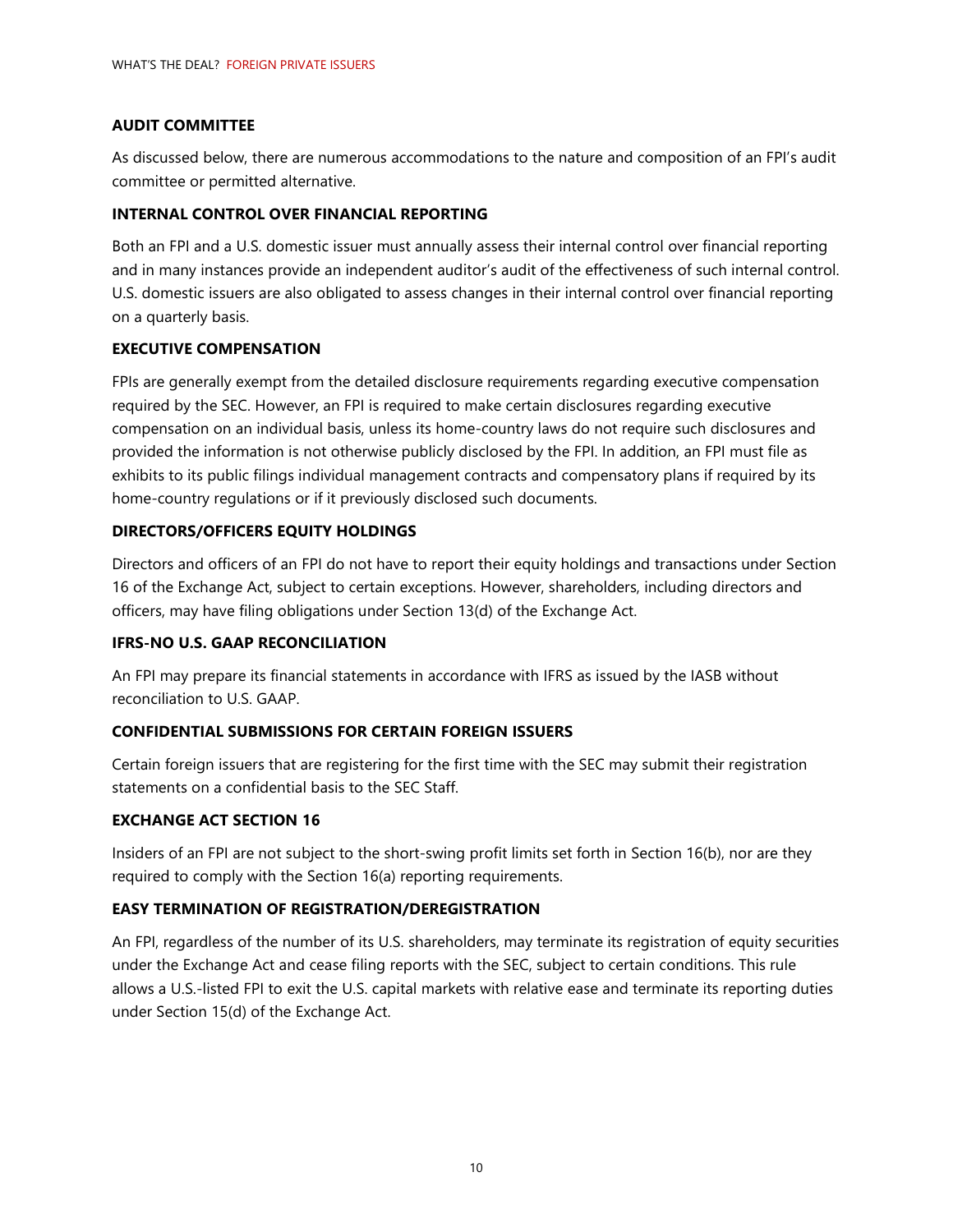## Disclosure Obligations by Beneficial Owners

When an FPI becomes a reporting company, its shareholders become subject to certain reporting obligations under the Exchange Act.

### **EXCHANGE ACT SECTION 13**

Under Sections 13(d) and 13(g) of the Exchange Act and the SEC's related rules, if a beneficial owner controls more than 5 percent of a certain class of equity securities, it must deliver a statement to the issuer of the security and to each exchange on which the security is traded. Delivery to each exchange can be satisfied by making a filing on the SEC's Electronic Data-Gathering, Analysis, and Retrieval system ("EDGAR"). In addition, the beneficial owner must file with the SEC a statement containing certain information, as well as any additional information that the SEC may deem necessary or appropriate in the public interest or for the protection of investors.

### **EXCHANGE ACT RULE 13D-1**

Rule 13d-1 mandates that a beneficial owner of a class of registered equity security must file a statement containing the information required by Schedule 13D with the SEC, within 10 business days. Schedule 13D requires certain information about shareholders, including (but not limited to):

- the identity of the shareholder,
- how many shares of the company the shareholder owns and how the shares are owned,
- the source of the funds used to buy the shares, and
- the shareholder's purpose for owning the shares.

Alternatively, certain holders of securities of an FPI may be permitted to report their beneficial ownership on Schedule 13G, pursuant to Rule 13d-1(b) of the Exchange Act. The disclosures under Schedule 13G are considerably less detailed than those required by Schedule 13D. Rule 13d-1 contemplates the filing of a Schedule 13G in lieu of a Schedule 13D in the case of a passive investor that owns less than 20 percent of a company (but more than 5 percent) and did not acquire its shares for the purpose, or with the effect, of changing or influencing control of the company. Schedule 13G requires the following disclosures:

- the identity of the shareholder,
- how many shares of the company the shareholder owns and how the shares are owned, and
- certification that the shareholder is a passive investor.

## FPIs as Emerging Growth Companies

Title I of the Jumpstart Our Business Startups Act (the "JOBS Act"), adopted in April 2012, established a new category of issuer called an emerging growth company ("EGC"). An EGC is defined as an issuer with total gross revenues of under \$1.07 billion (adjusted from \$1 billion in March 2017, and subject to inflationary adjustment by the SEC every five years) during its most recently completed fiscal year. A company remains an EGC until the earlier of five years or:

 the last day of the fiscal year during which the issuer has total annual gross revenues in excess of \$1.07 billion (subject to inflationary indexing),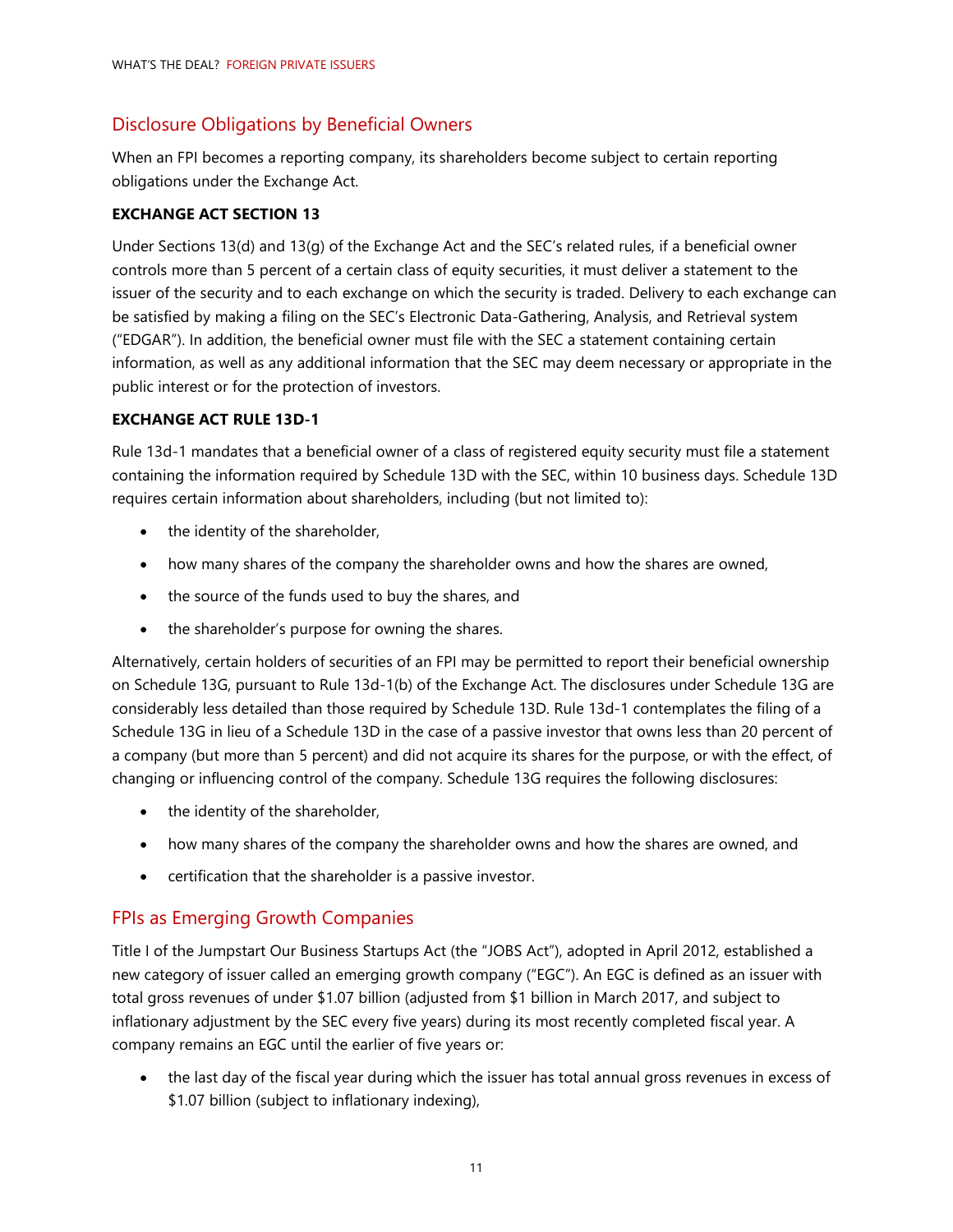- the last day of the issuer's fiscal year following the fifth anniversary of the date of the first sale of common equity securities of the issuer pursuant to an effective registration statement under the Securities Act,
- the date on which such issuer has, during the prior three-year period, issued more than \$1 billion in nonconvertible debt, or
- the date on which the issuer is deemed a "large accelerated filer."

The phrase "total annual gross revenues" means total revenues as presented on the income statement under U.S. GAAP or IFRS, as issued by the IASB, if used as the basis of reporting by an FPI. If the financial statements of an FPI are presented in a currency other than U.S. dollars, total annual gross revenues for purposes of determining whether an FPI is an EGC should be calculated in U.S. dollars using the exchange rate as of the last day of the most recently completed fiscal year.

Under Title I of the JOBS Act, an FPI may not qualify as an EGC "if the first sale of common equity securities of such issuer pursuant to an effective registration statement under the Securities Act occurred on or before December 8, 2011." According to the SEC, the phrase "first sale of common equity securities" in the JOBS Act is not limited to a company's initial primary offering of common equity securities for cash, and may also include offering common equity pursuant to an employee benefit plan (for example, pursuant to Form S-8), as well as a selling shareholder's secondary offering on a resale registration statement.

If an FPI had a registration statement declared effective on or before December 8, 2011, it can qualify as an EGC (provided the other requirements of the definition are satisfied) so long as the first sale of common equity securities occurs after December 8, 2011. An FPI that is a public company outside of the United States may also qualify as an EGC provided it meets the EGC requirements set forth above.

For FPIs that are EGCs, the JOBS Act allows for a streamlined IPO "on-ramp" process in order to phase-in some of the more comprehensive and costly disclosure requirements. For instance, an EGC has the option to do the following:

- *Confidential Submissions.* An EGC is permitted to submit a draft registration statement on Form 20-F or Form F-1, as well as any amendments, to the SEC for confidential, nonpublic review prior to the public filing, provided that the initial confidential submissions and all amendments are filed with the SEC no later than 15 days prior to the issuer's commencement of the roadshow (note: this 15-day period is not required under the SEC's confidential filing policy solely applicable to FPIs).
- *Testing-the-Waters.* An EGC is permitted to engage in oral or written communications with qualified institutional buyers, or QIBs, and institutional accredited investors in order to gauge their interest in a proposed IPO, either prior to or following the initial filing of the IPO registration statement.
- *Research Report.* A broker-dealer is permitted to publish or distribute a research report about an EGC that it proposes to register or that is in registration. The research report will not be deemed an "offer" under the Securities Act regardless of whether the broker-dealer intends on participating, or is currently participating, in the offering.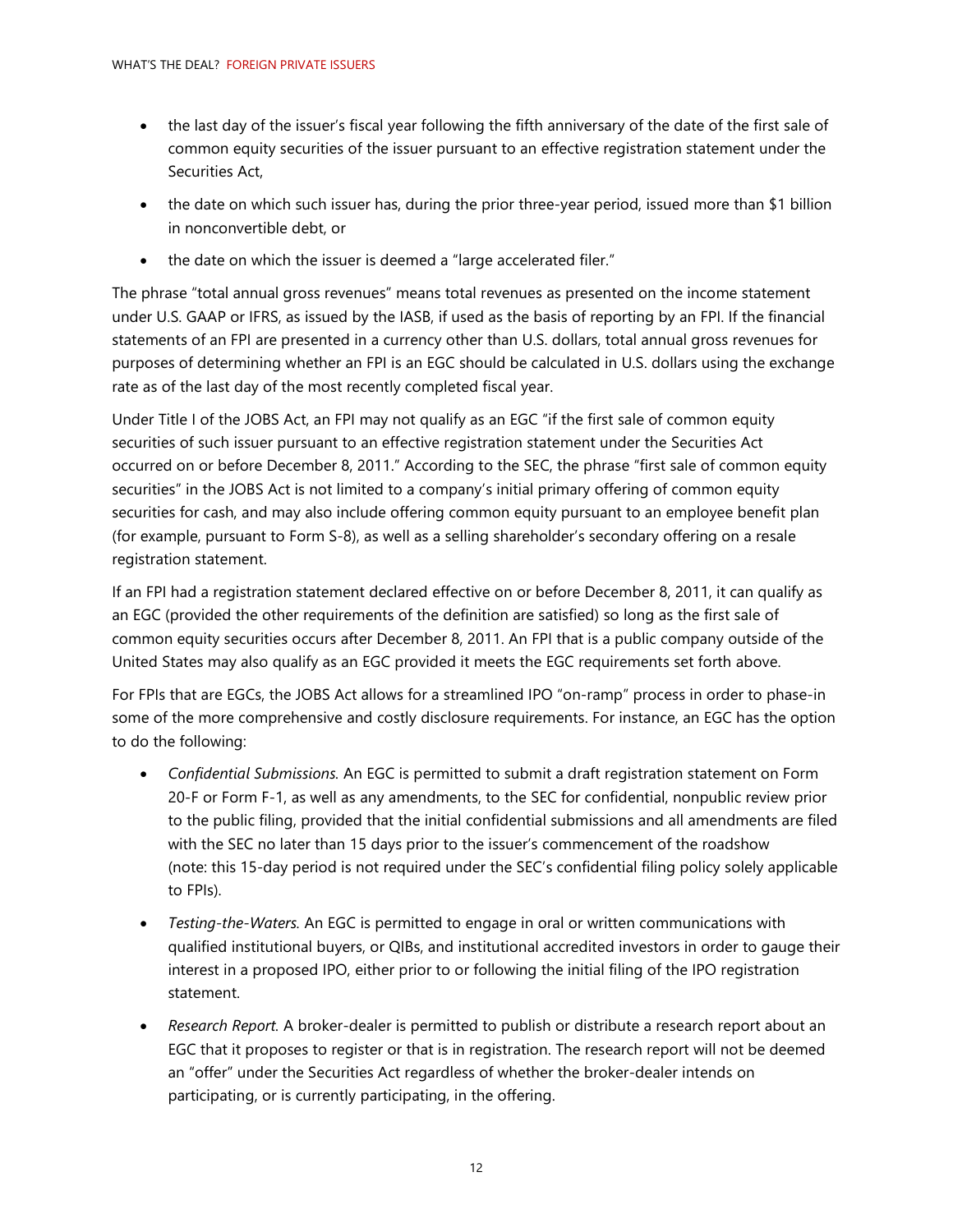- *Audited Financials.* An EGC is required to present only two years of audited financial statements (as opposed to three years) in connection with its IPO registration statement. In any other registration statement or periodic report, an EGC need not include financial information within its selected financial data or in its Management Discussion and Analysis disclosure for periods prior to those presented in its IPO registration statement.
- *Auditor Attestation Report on Internal Control.* An EGC is exempt from the requirement to obtain an attestation report on internal control over financial reporting from its registered public accounting firm.

While the JOBS Act does not explicitly allow an FPI that is an EGC to take advantage of the disclosure accommodations, in the SEC Staff's JOBS Act FAQs, the Staff stated that it will not object to an FPI that opts to take advantage of such exemptions, provided it qualifies as an EGC.

# Other Confidential Filing Processes

In its guidance from December 2011 that was updated in May 2012, the SEC Staff announced that it would review initial registration statements of a foreign issuer on a confidential basis only if such issuer is:

- a foreign government registering its debt securities,
- an FPI that is listed or is concurrently listing its securities on a non-U.S. securities exchange,
- an FPI that is being privatized by a foreign government, or
- an FPI that can demonstrate that the public filing of an initial registration statement would conflict with the laws of an applicable foreign jurisdiction.

Foreign issuers that are shell companies, blank-check companies, and issuers with no, or substantially no, business operations are not permitted to confidentially submit their initial registration statements. In addition, the SEC Staff has stated that there may be circumstances in which the Staff will request that a foreign issuer publicly file its registration statement even though it comes within the general parameters of the policy. Examples of these circumstances include a competing bid in an acquisition transaction or publicity about a proposed offering or listing.

Throughout 2012, the SEC sought to harmonize the confidential submission process for FPIs and EGCs. Since October 2012, both FPIs and EGCs are required to submit draft registration statements and response letters to Staff comments through EDGAR. When the FPI or EGC publicly files its registration statement, all previously submitted draft registration statements will become publicly available and all Staff comment letters and issuer response letters will be posted on EDGAR in accordance with Staff policy. However, unless the FPI is seeking to be treated as an EGC, it will not be required to publicly file its registration statement (and the prior confidential submissions) at least 15 days before commencement of the roadshow for the offering.

As of July 2017, the SEC announced that it will accept draft registration statements from all companies for confidential review. As is the case for EGC IPO issuers, any issuer that avails itself of the confidential submission process for its IPO must publicly file its registration statement at least 15 days before the date on which the issuer conducts a roadshow.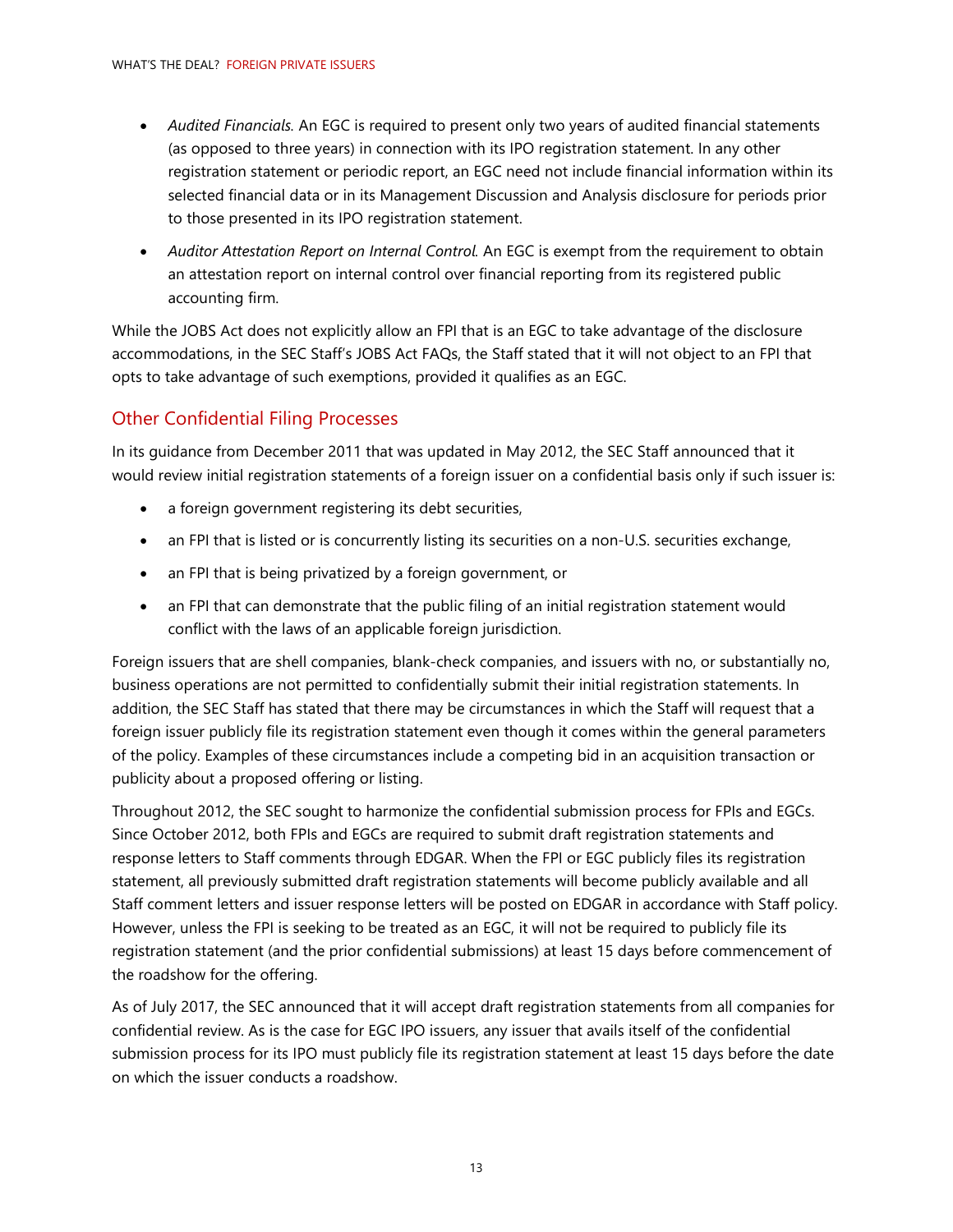An FPI may elect to submit a draft registration statement for confidential review in accordance with these expanded procedures, those available to EGCs, or the May 2012 guidance.

## Exempt Offerings in the U.S. Capital Markets

There are a number of alternatives an FPI can use to raise capital that do not require registration with the SEC, such as private placements under Section 4(a)(2) of the Securities Act and Rule 144A offerings.

### **PRIVATE PLACEMENTS**

Under Section 4(a)(2) of the Securities Act, the registration and related prospectus delivery requirements under Section 5 of the Securities Act do not apply to "transactions by an issuer not involving any public offering." The statute itself provides little guidance as to the types of transactions that fall within the scope of Section 4(a)(2). However, judicial and regulatory interpretations have produced a flexible, factspecific analysis of the types of transactions that could be deemed private offerings, based on the following elements:

- a limited number,
- of financially sophisticated offerees,
- given access to information relevant to their investment position,
- that have some relationship to each other and to the issuer, and
- that are offered securities in a manner not involving any general advertising or solicitation.

It is important to note that the Section 4(a)(2) exemption is available only to the issuer of the securities. This exemption is not available for the resale of securities purchased by investors in a private placement. The issuer claiming the Section 4(a)(2) exemption has the burden of establishing that the exemption is available for the particular transaction. If securities are sold without a valid exemption from registration, Section 12(a)(1) of the Securities Act gives the purchaser the right to rescind the transaction for a period of one year after the sale. The rescission right may be exercised against anyone involved in the sale of the security, including the issuer and any broker-dealer that may have acted as the financial intermediary or placement agent in connection with the offering. Further, any transaction that is not deemed exempt under Section 4(a)(2) will be treated as an unregistered public offering, and the issuer may be subject to liability under U.S. federal securities laws.

### **RULE 144A OFFERING**

Rule 144A provides a nonexclusive safe harbor from the registration and prospectus delivery requirements of Section 5 of the Securities Act for certain offers and sales of qualifying securities by certain persons other than the issuer of the securities. The safe harbor is based on two statutory exemptions from registration under Section 5 of the Securities Act: Section 4(a)(1) and Section 4(a)(3). In summary, Rule 144A provides that:

 for sales made under Rule 144A under the Securities Act by a reseller, other than the issuer, an underwriter, or a broker-dealer, the reseller is deemed not to be engaged in a "distribution" of those securities and, therefore, not to be an "underwriter" of those securities within the meaning of Section 2(a)(11) and Section 4(a)(1) of the Securities Act, and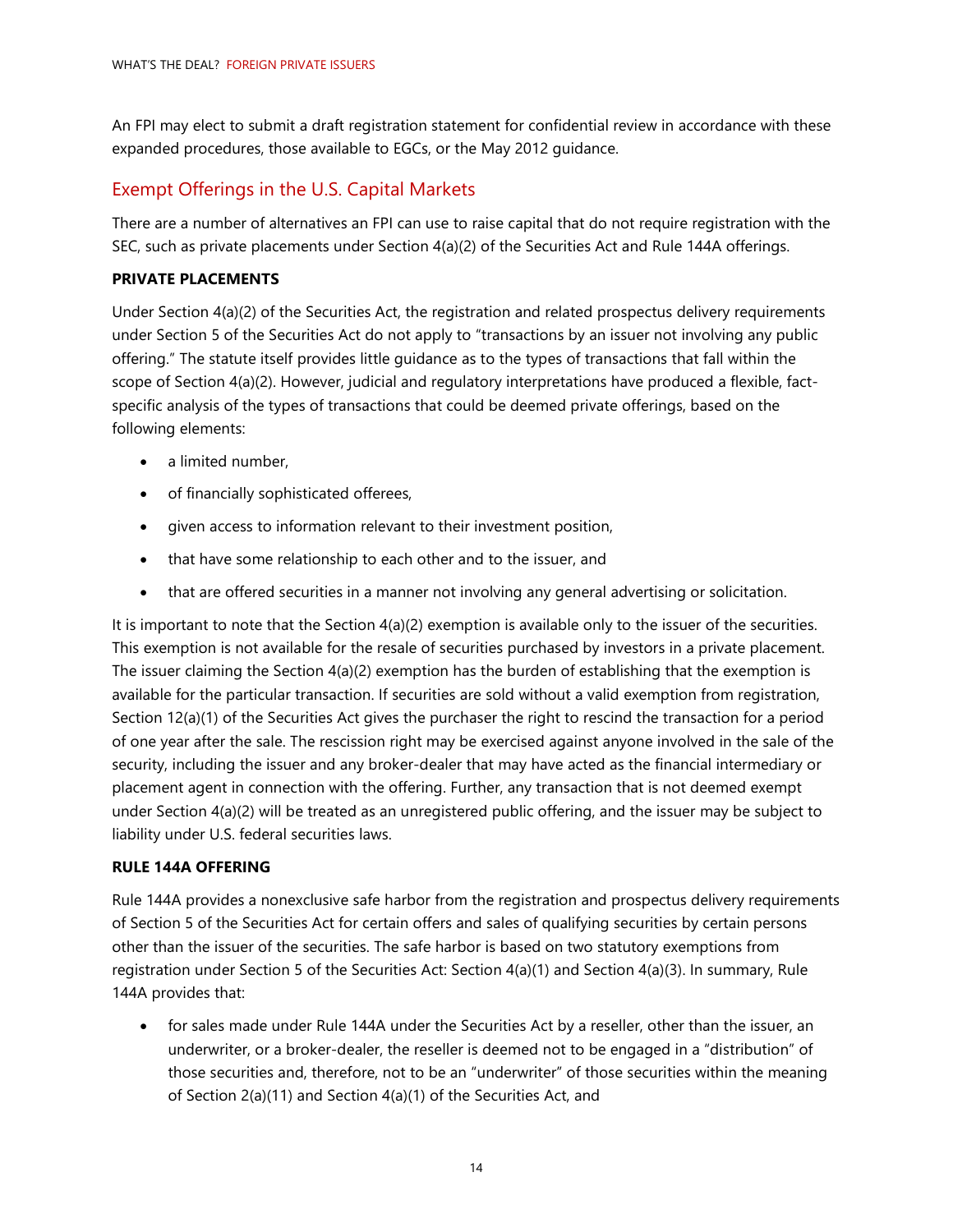• for sales made under Rule 144A under the Securities Act by a reseller that is a dealer, the dealer is deemed not to be a participant in a "distribution" of those securities within the meaning of Section 4(a)(3)(C) of the Securities Act and not to be an "underwriter" of those securities within the meaning of Section 2(a)(11) of the Securities Act, and those securities are deemed not to have been "offered to the public" within the meaning of Section 4(a)(3)(A) of the Securities Act.

A Rule 144A offering usually is structured so that the issuer first sells the newly issued restricted securities to an "initial purchaser," typically a broker-dealer, in a private placement exempt from registration under Section 4(a)(2) or Regulation D. Rule 144A then permits the broker-dealer to immediately reoffer and resell the restricted securities to a category of the largest and most sophisticated investors known as qualified institutional buyers ("QIBs") or to persons and entities that the issuer reasonably believes are QIBs.

## Corporate Governance

The primary sources for U.S. corporate governance rules are:

- the Securities Act,
- the Exchange Act,
- the rules, regulations, and other guidance issued by the SEC, and
- the listing standards and rules for listed companies published by U.S. securities exchanges.

An FPI registered in the United States may also continue to follow certain corporate governance practices in accordance with its home-country rules and regulations. The SEC and the U.S. securities exchanges acknowledge the disparities between domestic and foreign governance practices and the potential cost of conforming to U.S. standards. Accordingly, an FPI may choose to rely on exemptions from certain corporate governance requirements and rely on its home-country governance practices (particularly with respect to audit committee and compensation committee requirements).

### **AUDIT COMMITTEES**

The SEC provides exemptions to its independence requirement for Audit Committee members in order to accommodate the following global practices:

- *Employee representation:* If a non-management employee is elected or named to the board of directors or audit committee of an FPI pursuant to the FPI's governing law or documents, an employee collective bargaining or similar agreement, or other home-country legal or listing requirement, he or she may serve as a committee member.
- *Two-tiered board systems:* A two-tiered system consists of a management board and a supervisory/non-management board. The SEC treats the supervisory/non-management board as a "board of directors" for purposes of Rule 10A-3(b)(1) of the Exchange Act. As such, an FPI's supervisory/non-management board can either form a separate audit committee or, if the supervisory/non-management board is independent, the entire supervisory/non-management board can be designated as the audit committee.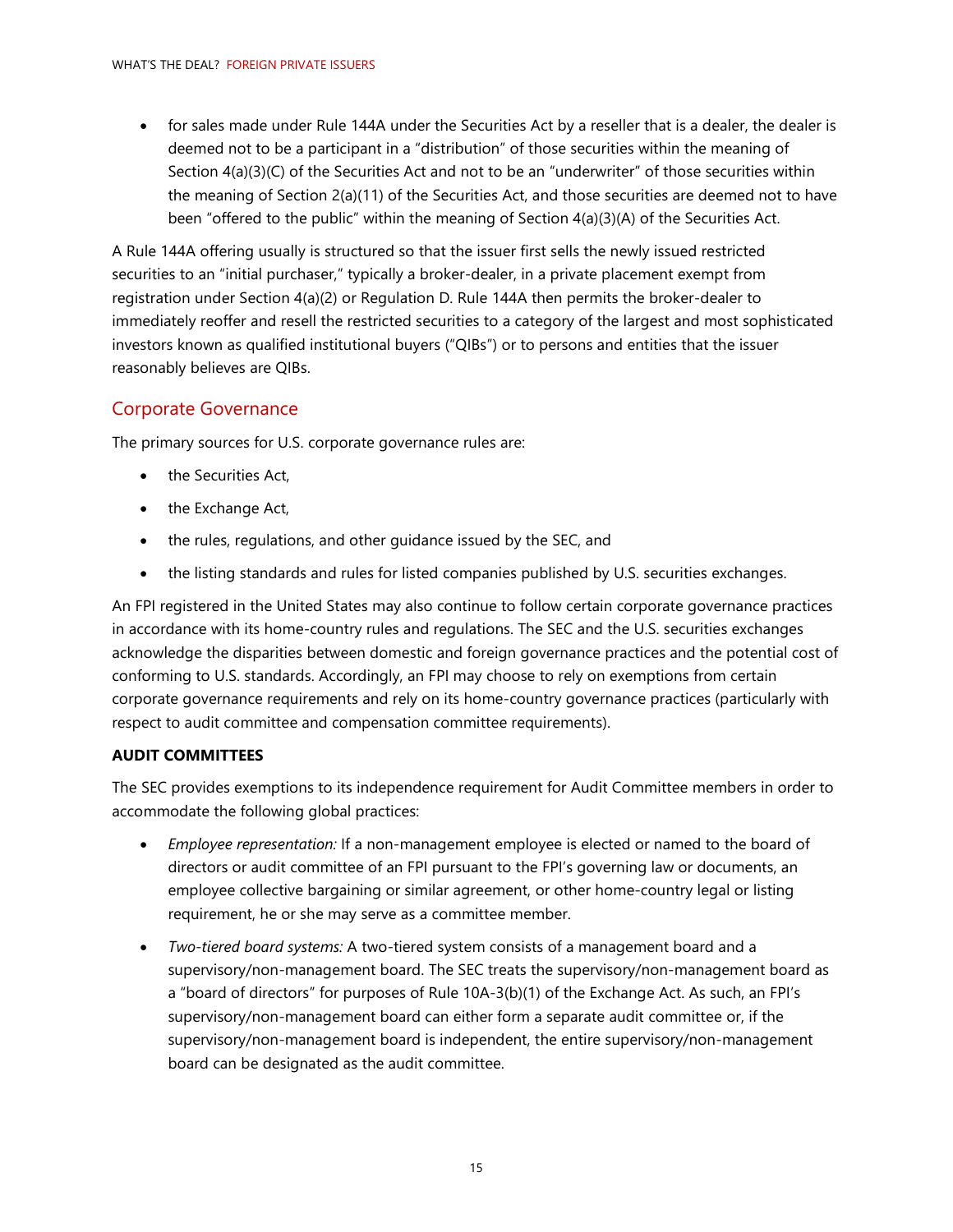- *Foreign government representation:* In some instances, a foreign government may be a significant shareholder or own special shares that entitle the government to exercise certain rights related to an FPI. The SEC permits a representative of a foreign government or foreign governmental entity to be an audit committee member, subject to certain conditions.
- *Board of auditors:* The SEC permits auditor oversight through a board of auditors, subject to certain conditions.

The U.S. securities exchanges, such as the New York Stock Exchange ("NYSE") and Nasdaq, also impose rules and regulations governing audit committee composition and disclosures for companies that list on their exchanges. Like the SEC, each exchange provides exemptions for an FPI that wishes to follow its home-country practices in lieu of the U.S. securities exchange rules. For example, under Nasdaq rules, an FPI opting to follow its home-country audit committee practices is required to submit a letter from homecountry counsel certifying its practice is not prohibited by home-country law. An FPI is required to submit such a letter only once, either at the time of initial listing or prior to the time the FPI initiates a nonconforming audit committee practice. Similarly, under the NYSE Listed Companies Manual, an FPI may follow its home-country audit committee practice, provided it:

- discloses how its corporate governance practices differ from those of domestically listed companies,
- satisfies the independence requirements imposed by Section 10A-3 of the Exchange Act,
- certifies to the NYSE that the FPI is not aware of any violation of the NYSE corporate governance listing standards, and
- submits an executed written affirmation annually or an interim written affirmation each time a change occurs to the FPI's board or any of its committees, and includes information, if applicable, indicating that a previously independent audit committee member is no longer independent, that a member has been added to the audit committee, or that the FPI is no longer eligible to rely on, or has chosen not to continue to rely on, a previously applicable exemption to the audit committee independence rules.

### **COMPENSATION COMMITTEES**

Form 20-F requires an FPI to disclose information regarding its compensation committee, including the names of the committee members and a summary of the terms under which the committee operates. Similar to audit committees, both the NYSE and Nasdaq permit an FPI to follow home-country practices with respect to its compensation committee.

## Liability Under U.S. Securities Laws

### **SECURITIES ACT SECTION 11**

Directors and officers of an FPI who sign a registration statement filed in connection with a securities offering are subject to the liability provisions of Section 11 of the Securities Act. Section 11 of the Securities Act creates civil liability for misstatements or omissions in a registration statement at the time it becomes effective. Any person that acquired a security registered under a registration statement and that did not have knowledge of the misstatement or omission at the time of the acquisition of the security can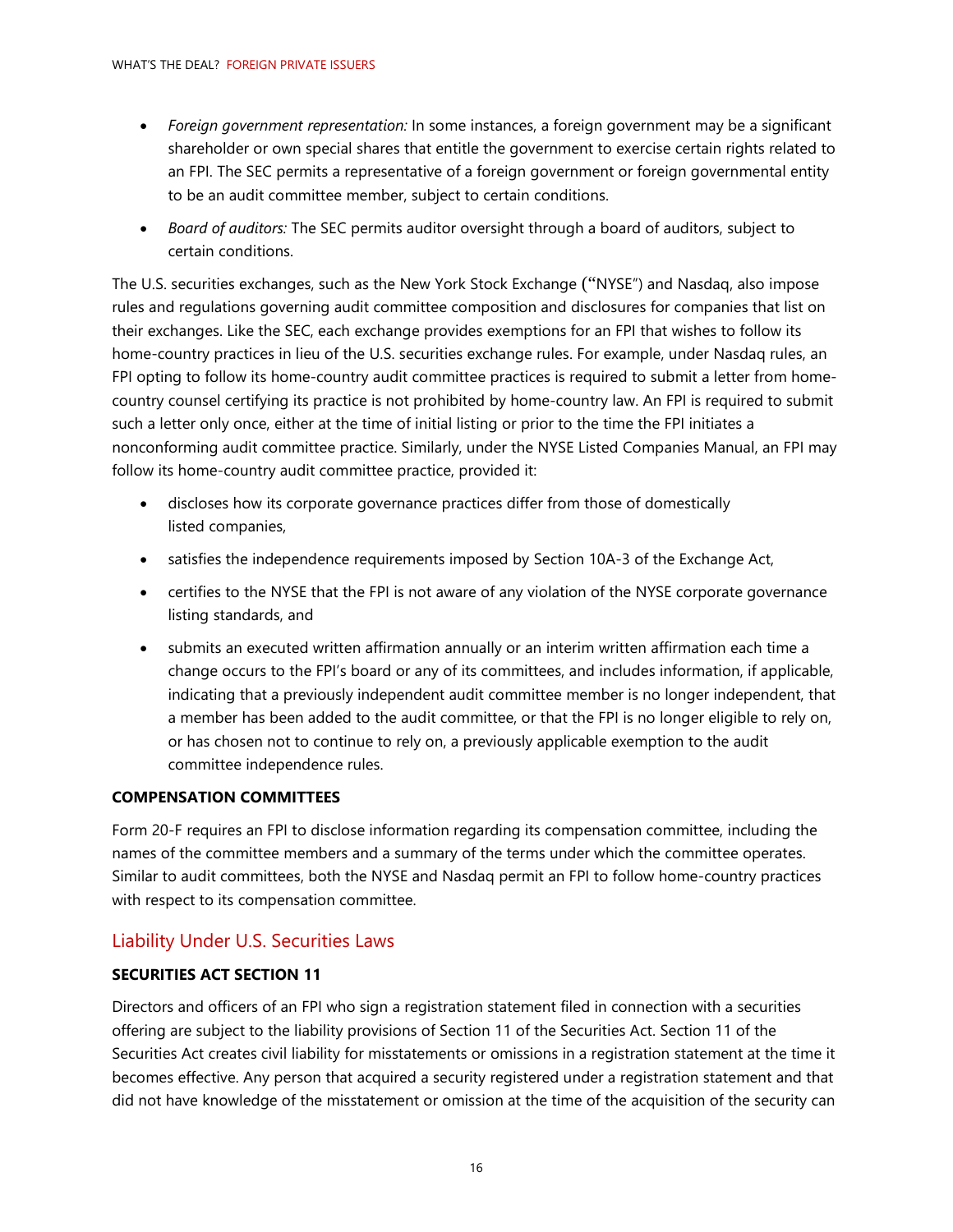bring suit against: (1) every person who signed the registration statement, including the issuer, (2) every director of the issuer at the time of the filing of the registration statement, whether or not such director signed the registration statement, (3) experts who consent to the registration statement, but only with respect to those sections which they have "expertized," and (4) underwriters. In addition, Section 15 of the Securities Act permits a plaintiff in an action for damages under Section 11 to assert claims against any person who controls any of the foregoing persons, including controlling shareholders who are not also officers and directors of the issuer, by or through the ownership of stock or an agency relationship.

Section 11 is a strict liability provision. Therefore, a plaintiff is not required to prove intent or knowledge with respect to a misstatement or omission in a registration statement. In addition, a plaintiff bringing a cause of action under Section 11 does not have to show reliance on a misstatement or omission. However, reliance must be established if the plaintiff purchased the securities after the publication of an earnings statement covering a 12-month period after the effective date of the registration statement.

Section 11(e) limits the amount of recoverable damages to the difference between the price paid (not to exceed the public offering price) and (1) the value of the security as of the time the suit was brought, (2) the price at which the security would have been disposed of in the open market before the suit, or (3) the price at which the security would have been disposed of after the suit but before judgment, if the damages would be less than the damages representing the difference between the amount paid for the security (not to exceed the public offering price) and the value of the security at the time the suit was brought, subject to certain exceptions. Section 11, however, also provides that defendants may reduce the amount of damages by proving that the market depreciation of the securities was due to factors other than the misstatement or omission.

In the case of private placements, an FPI may be subject to liability under Section 11 and Section 12 (discussed below) of the Securities Act if the court determines that the "private placement" was actually a public offering and that the registration requirements of the Securities Act were not satisfied.

### **SECURITIES ACT SECTIONS 12 AND 13**

Section 12 of the Securities Act assigns liability to any person who offers or sells a security in violation of Section 5 of the Securities Act (pursuant to Section 12(a)(1)), or by means of a prospectus or oral communication that includes a misstatement or omission of material fact (pursuant to Section 12(a)(2)). Plaintiffs bringing a claim under Section 12 are afforded rescission rights, if they still have ownership of the securities, or damages, if they no longer own the security.

Note that no action under Section 11 or Section 12(a)(1) may be brought more than three years after the bona fide public offering of a security, or, in the case of Section 12(a)(2), more than three years after the actual sale of a security.

### **EXCHANGE ACT RULE 10b-5**

Rule 10b-5 of the Exchange Act prohibits: (1) the use of any device, scheme, or artifice to defraud, (2) the making of any untrue statement of a material fact or the omission of a material fact necessary to make the statements made not misleading, or (3) the engaging in any act, practice, or course of business that would operate to deceive any person in connection with the purchase or sale of any securities. To bring a successful cause of action under Rule 10b-5, the plaintiff must prove (i) that there was a misrepresentation or failure to disclose a material fact, (ii) that was made in connection with plaintiffs' purchase or sale of a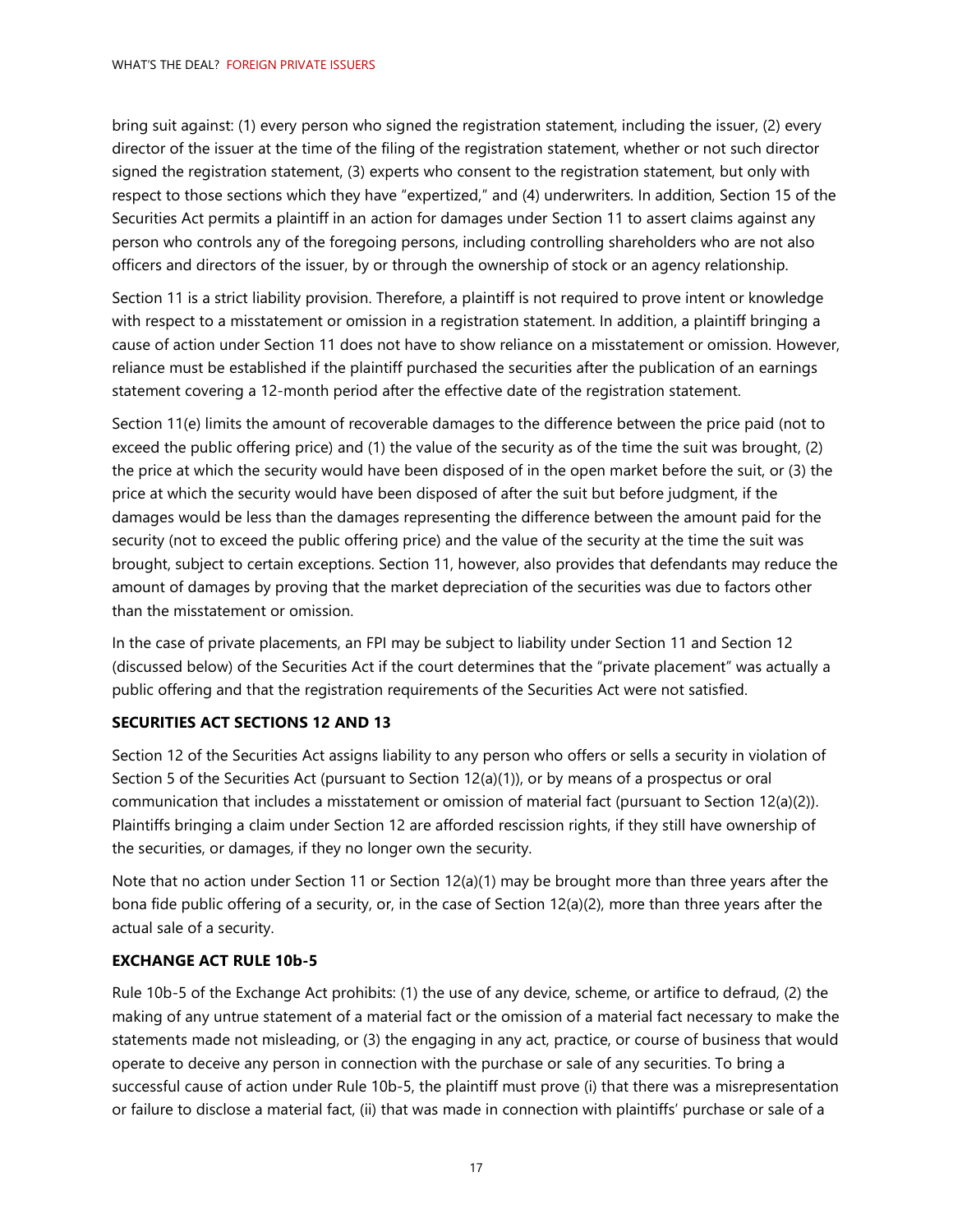security, (iii) that defendants acted with "scienter," or the intent or knowledge of the violation, (iv) that plaintiffs "relied" on defendants' misrepresentation or omission, and (v) that such misrepresentation or omission caused plaintiffs' damages.

An FPI may also be subject to liability under Section 10b-5 for material misstatements and omissions made in connection with a private placement.

## **EXCHANGE ACT REGULATION M**

An FPI is subject to Regulation M under the Exchange Act. Regulation M prohibits any participant in a distribution of securities from purchasing any security or securities of the same class or series until the participant has completed its participation in the distribution. Regulation M is designed to prevent market priming or stock price manipulation in a distribution of securities. Potential participants covered under Regulation M include the issuer, underwriters, placement agents, brokers, dealers, control persons, selling shareholders, and officers and directors. Regulation M does allow for certain exemptions, and the SEC may grant additional exemptions upon request.

## Losing FPI Status

If a reporting FPI determines that it no longer qualifies as an FPI, it must come into compliance with the registration and reporting requirements of U.S. domestic companies beginning on the first day of the next fiscal year. Under those circumstances, the FPI could typically continue using the registration and reporting forms for FPIs until the end of its fiscal year.

If, however, an FPI no longer meets the definition of an FPI because it incorporates in a U.S. jurisdiction, then it must immediately begin filing reports under the Exchange Act as a U.S. company.

The NYSE generally provides for a six-month transition period for most of its FPI accommodations when a company loses its FPI status. Nasdaq does not specify a transition period.

## Deregistering Securities

Complying with the ongoing reporting obligations imposed by the Exchange Act is both expensive and labor intensive. FPIs who elect to deregister securities may save time and money by removing requirements imposed by the Exchange Act and The Sarbanes-Oxley Act of 2002. Deregistration can be done by filing a Form 15F with the SEC.

Upon deregistering securities, an FPI must also delist any securities listed on an exchange. Rule 12d2-2 of the Exchange Act permits an FPI to withdraw a class of securities from being listed on a U.S. securities exchange and/or from registration under Section 12(b) of the Exchange Act. To delist a security from a national exchange, an FPI must file an application to withdraw from listing on the exchange via Form 25. Such application will become effective 10 days after the form is filed with the SEC. An application to withdraw registration of a class of securities under Section 12(b) will become effective within 90 days after the form is filed.

An FPI must also provide notice of its intention to deregister either before or on the date it files a Form 15F. Notice must be published "through a means reasonably designed to provide broad dissemination of the information to the public in the United States." The FPI must also submit a copy of the notice to the SEC, via Form 6-K before or at the time of filing of the Form 15F, or as an exhibit to the filed Form 15F.